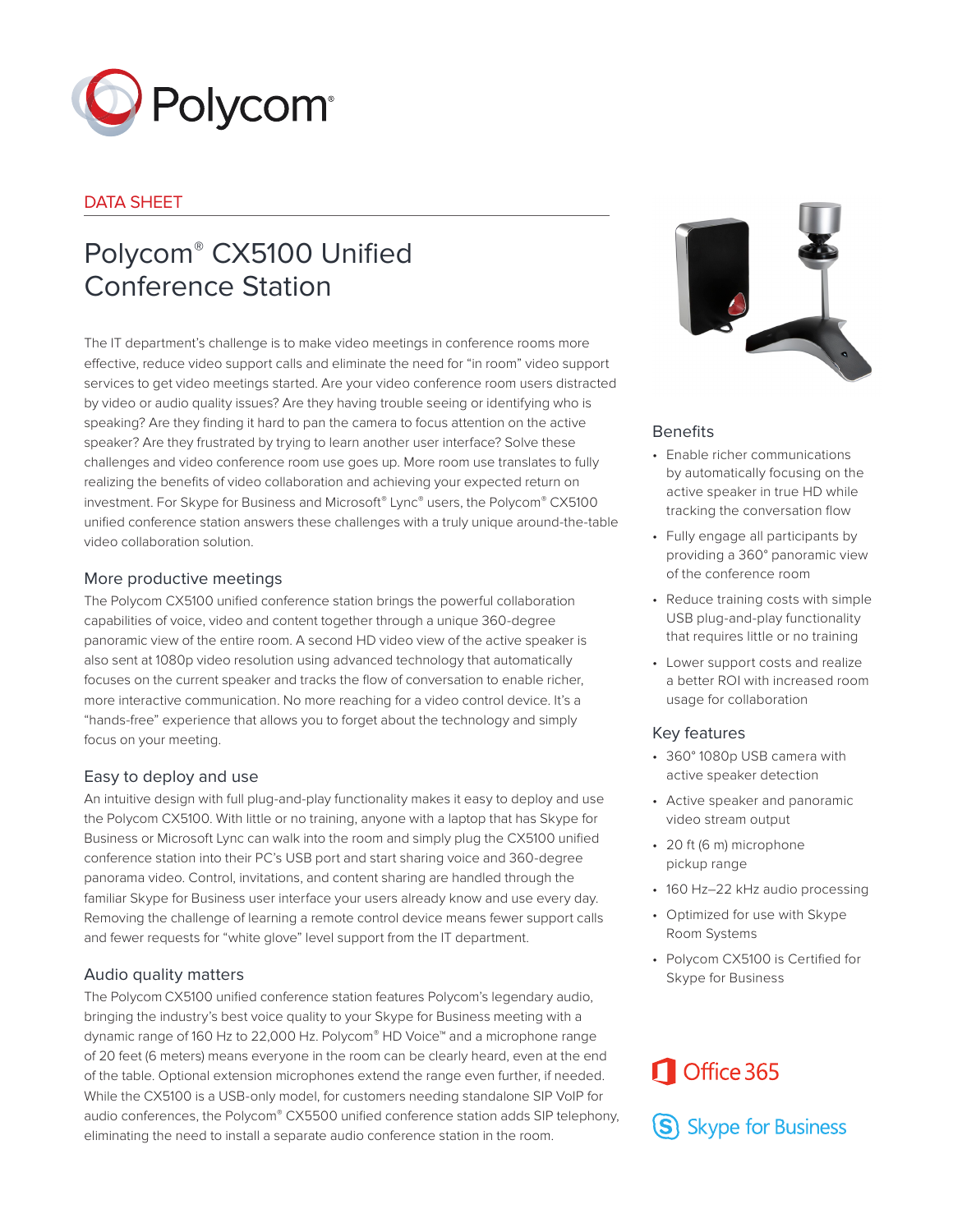## Product specifications

#### Dimensions

- Table Console
	- Footprint (W x D): 369 x 325 mm
	- Height: 348 mm (privacy cap closed), 401 mm (privacy cap extended)
	- Weight: 2.3 kg (exclusive of cables)
- Power Data Box
- Size (W x H x D): 209.5 x 300 x 56 mm (excluding stand)
- Weight: 2.9 kg
- Shipping
- Size (W x H x D): 520 x 430 x 430 mm
- Weight: 9.07 kg

#### Power

- Power consumption: 110 watts, typical
- Universal power supply 100–240 V AC, 50–60 Hz

#### Video performance

- Panoramic video resolutions supported:
- 1920 x 288 pixels (requires USB 3.0 and Lync 2013 or Skype for Business)
- 1280 x 192 pixels (requires USB 3.0 and Lync 2013 or Skype for Business) - 1056 x 144 pixels
- Active speaker video resolutions supported
	- HD 1080: 1920 x 1080 pixels (requires USB 3.0 & Lync 2013 or Skype for Business)
	- HD 720: 1280 x 720 pixels
	- VGA: 640 x 480 pixels
	- CIF: 352 x 288 pixels
- Frame rate for panoramic and active speaker video, maximum
	- 30 frames per second with 60 Hz AC power
- 25 frames per second with 50 Hz AC power
- Maximum frame rates with systems prior to Lync 2013 will be limited to 15 fps (12.5 @ 50 Hz)

#### Audio performance

- Console Loudspeaker
	- Frequency response: 160 Hz–22 kHz
	- Volume: adjustable to 88 dBA SPL (peak) volume at 0.5 meters
- Console microphones
- 3 microphones for omnidirectional coverage
- Frequency response: 160 Hz–22 kHz
- Full Duplex (Class 1) with noise suppression

#### User interface

- 3 mute buttons with mute/in-call indication lamps
- Camera on/off indication lamp
- Captive privacy cap with integrated on/off switch for client synch

#### Console connectivity

- Proprietary system port for connection to Power Data Box
- USB 3.0 Type A port for proprietary connection to Power Data Box
- USB 3.0 Type B port for connection to PC
- USB 2.0 Type A port for diagnostics/ software update
- 2 extension microphone ports

#### Power data box connectivity

- Proprietary system port for connection to console
- USB 3.0 Type A interface for proprietary connection to console or to Lync appliance
- USB 2.0 Type A for diagnostics/software update
- Ethernet: RJ-45 10/100/1000 Mbit
- Audio RCA jacks (reserved for future use)
- AC power input

# Physical security

• Kensington-style lock slot on Console and Power Data Box

# Extension microphones

(optional accessory)

- Frequency response: 160 Hz–22 kHz
- Mute button and indicator lamp
- Regulatory compliance
- Safety
	- UL 60950-1
	- $-$  FN 60950-1
	- CSA C22.2 60950-1
	- IEC 60950-1
	- AS/NZS 60950-1
	- GB4943-2011 (China)
	- KCC approval (Korea)
- EMC
	- CISPR 22 Class B (FCC, ICES, AS/NZS)
	- VCCI Class B
	- EN 55022 Class B
	- EN 55024
	- GB9254:2008, YD/T993-1998 (China)
	- KCC approval (Korea)
	- ANATEL (Brazil)

## Environmental requirements

- Operating temperature: 0–40ºC
- Relative humidity: 15–85% (non-condensing)
- Storage temperature: -40–60ºC
- Recommended room conditions
	- Room reverberation time: RT60 <0.600 seconds
	- Ambient noise level: <50 dBA SPL
	- Optimal lighting conditions: 300 lux, with a single lighting temperature (no mixed lighting)

#### Warranty

12 months

#### Polycom® CX5100 ships with

- Tabletop console with integrated 360º camera
- Power data box with stand
- Quick setup card
- Cables
	- Proprietary system cable
- USB 3.0 Type A–Type A cable
- USB 3.0 Type A–Type B cable
- Ethernet cable
- AC power cord with local plug

#### Optional accessories

Extension microphone kit with pair of microphones and cables

• Cable length is 25 ft (7.6 meters)